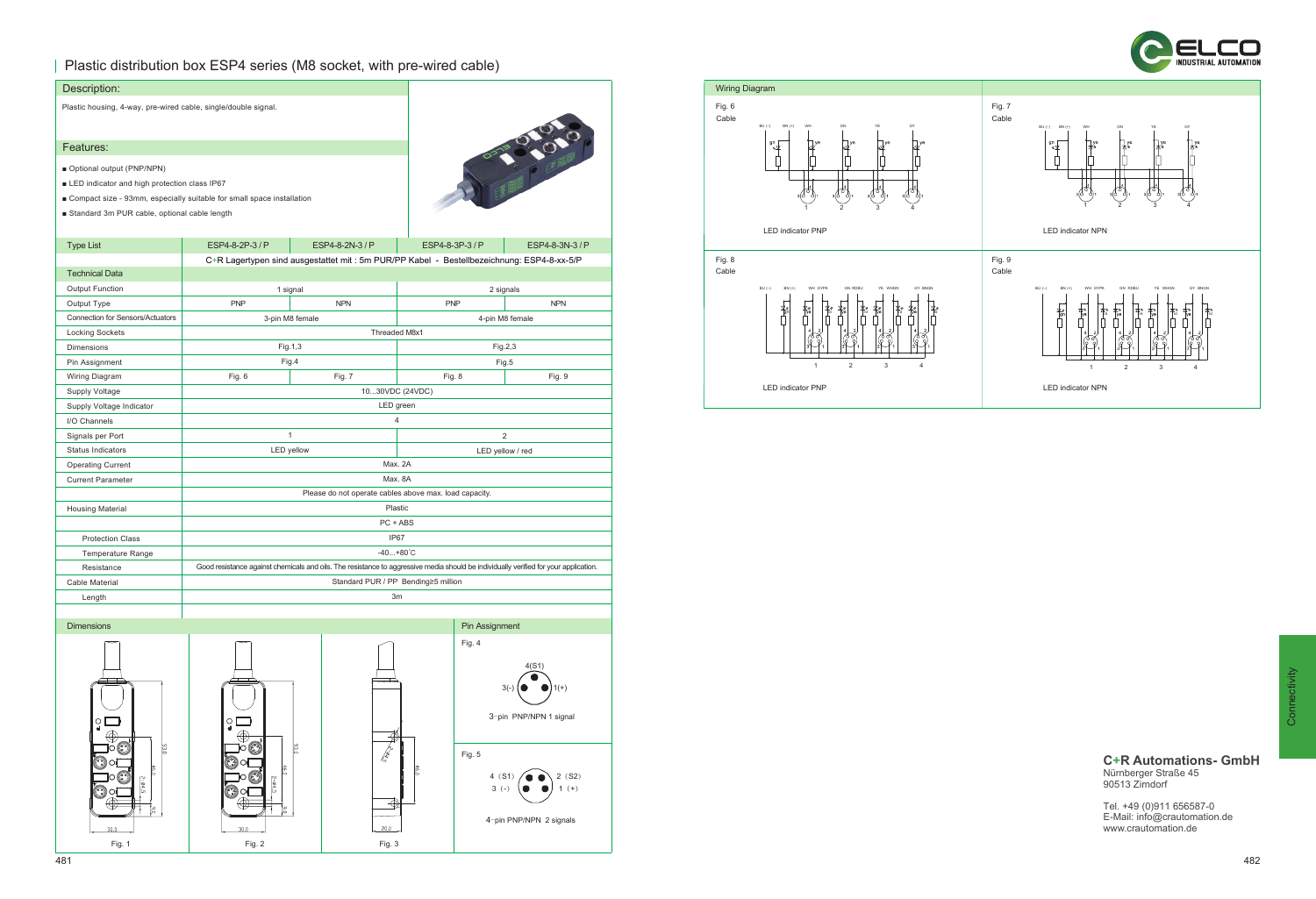## Plastic distribution box ESP6 series (M8 socket, with pre-wired cable)



| Description:                                                             |                                                                                                                                      |                                                                                            |                                     |                         |  |  |
|--------------------------------------------------------------------------|--------------------------------------------------------------------------------------------------------------------------------------|--------------------------------------------------------------------------------------------|-------------------------------------|-------------------------|--|--|
| Plastic housing, 6-way, pre-wired cable, single/double signal.           |                                                                                                                                      |                                                                                            |                                     |                         |  |  |
|                                                                          |                                                                                                                                      |                                                                                            |                                     |                         |  |  |
| Features:                                                                |                                                                                                                                      |                                                                                            |                                     | <b>PASSAGE</b>          |  |  |
| Optional output (PNP/NPN)                                                |                                                                                                                                      |                                                                                            |                                     |                         |  |  |
| LED indicator and high protection class IP67                             |                                                                                                                                      |                                                                                            |                                     |                         |  |  |
| ■ Compact size - 110mm, especially suitable for small space installation |                                                                                                                                      |                                                                                            |                                     |                         |  |  |
| Standard 3m PUR cable, optional cable length                             |                                                                                                                                      |                                                                                            |                                     |                         |  |  |
|                                                                          |                                                                                                                                      |                                                                                            |                                     |                         |  |  |
| <b>Type List</b>                                                         | ESP6-8-2P-3/P                                                                                                                        | ESP6-8-2N-3/P                                                                              | ESP6-8-3P-3 / P                     | ESP6-8-3N-3 / P         |  |  |
|                                                                          |                                                                                                                                      | C+R Lagertypen sind ausgestattet mit : 5m PUR/PP Kabel - Bestellbezeichnung: ESP6-8-xx-5/P |                                     |                         |  |  |
| <b>Technical Data</b>                                                    |                                                                                                                                      |                                                                                            |                                     |                         |  |  |
| <b>Output Function</b>                                                   | 1 signal                                                                                                                             |                                                                                            |                                     | 2 signals               |  |  |
| Output Type                                                              | <b>PNP</b>                                                                                                                           | <b>NPN</b>                                                                                 | <b>PNP</b>                          | <b>NPN</b>              |  |  |
| Connection for Sensors/Actuators                                         | 3-pin M8 female                                                                                                                      |                                                                                            |                                     | 4-pin M8 female         |  |  |
| Locking Sockets                                                          |                                                                                                                                      | Threaded M8x1                                                                              |                                     |                         |  |  |
| Dimensions                                                               | Fig.1,3                                                                                                                              |                                                                                            |                                     | Fig.2,3                 |  |  |
| Pin Assignment                                                           | Fig.4                                                                                                                                |                                                                                            |                                     | Fig.5                   |  |  |
| Wiring Diagram                                                           | Fig.6                                                                                                                                | Fig.7                                                                                      | Fig.8                               | Fig.9                   |  |  |
| Supply Voltage                                                           |                                                                                                                                      | 1030VDC (24VDC)                                                                            |                                     |                         |  |  |
| Supply Voltage Indicator                                                 | LED green                                                                                                                            |                                                                                            |                                     |                         |  |  |
| I/O Channels                                                             |                                                                                                                                      |                                                                                            | 6                                   |                         |  |  |
| Signals per Port                                                         |                                                                                                                                      | $\mathbf{1}$                                                                               | $\overline{2}$                      |                         |  |  |
| <b>Status Indicators</b>                                                 | LED yellow                                                                                                                           |                                                                                            |                                     | LED yellow / red        |  |  |
| <b>Operating Current</b>                                                 | Max. 2A                                                                                                                              |                                                                                            |                                     |                         |  |  |
| <b>Current Parameter</b>                                                 |                                                                                                                                      |                                                                                            | Max. 8A                             |                         |  |  |
|                                                                          | Please do not operate cables above max. load capacity.                                                                               |                                                                                            |                                     |                         |  |  |
| <b>Housing Material</b>                                                  | Plastic                                                                                                                              |                                                                                            |                                     |                         |  |  |
|                                                                          | PC + ABS                                                                                                                             |                                                                                            |                                     |                         |  |  |
| <b>Protection Class</b>                                                  |                                                                                                                                      | IP67                                                                                       |                                     |                         |  |  |
| <b>Temperature Range</b>                                                 |                                                                                                                                      | $-40+80^{\circ}C$                                                                          |                                     |                         |  |  |
| Resistance                                                               | Good resistance against chemicals and oils. The resistance to aggressive media should be individually verified for your application. |                                                                                            |                                     |                         |  |  |
| Cable Material                                                           |                                                                                                                                      |                                                                                            | Standard PUR / PP Bending≥5 million |                         |  |  |
| Length                                                                   | 3m                                                                                                                                   |                                                                                            |                                     |                         |  |  |
|                                                                          |                                                                                                                                      |                                                                                            |                                     |                         |  |  |
| <b>Dimensions</b>                                                        |                                                                                                                                      |                                                                                            | Pin Assignment                      |                         |  |  |
|                                                                          |                                                                                                                                      |                                                                                            | Fig. 4                              |                         |  |  |
|                                                                          |                                                                                                                                      |                                                                                            |                                     |                         |  |  |
|                                                                          |                                                                                                                                      |                                                                                            |                                     | 4(S1)                   |  |  |
|                                                                          |                                                                                                                                      |                                                                                            |                                     | $3(-)$                  |  |  |
|                                                                          |                                                                                                                                      |                                                                                            |                                     |                         |  |  |
| O                                                                        | ួ                                                                                                                                    |                                                                                            |                                     | 3-pin PNP/NPN 1 signal  |  |  |
|                                                                          |                                                                                                                                      | €                                                                                          |                                     |                         |  |  |
| <b>TIO.0</b>                                                             | E                                                                                                                                    | Crack                                                                                      |                                     |                         |  |  |
| 46,0                                                                     | 46,0                                                                                                                                 |                                                                                            | Fig. 5                              |                         |  |  |
|                                                                          |                                                                                                                                      |                                                                                            | 4 (S1)                              | 2(S2)                   |  |  |
|                                                                          |                                                                                                                                      | €                                                                                          | $3(-)$                              | $1 (+)$                 |  |  |
|                                                                          | $2 - 64.5$<br>$rac{26.0}{26}$                                                                                                        |                                                                                            |                                     |                         |  |  |
|                                                                          |                                                                                                                                      |                                                                                            |                                     | 4-pin PNP/NPN 2 signals |  |  |
| 30,0                                                                     | 30,0                                                                                                                                 | 20,0                                                                                       |                                     |                         |  |  |

Fig. 1 Fig. 2 Fig. 3



Connectivity

#### **C+R Automations- GmbH** Nürnberger Straße 45 90513 Zirndorf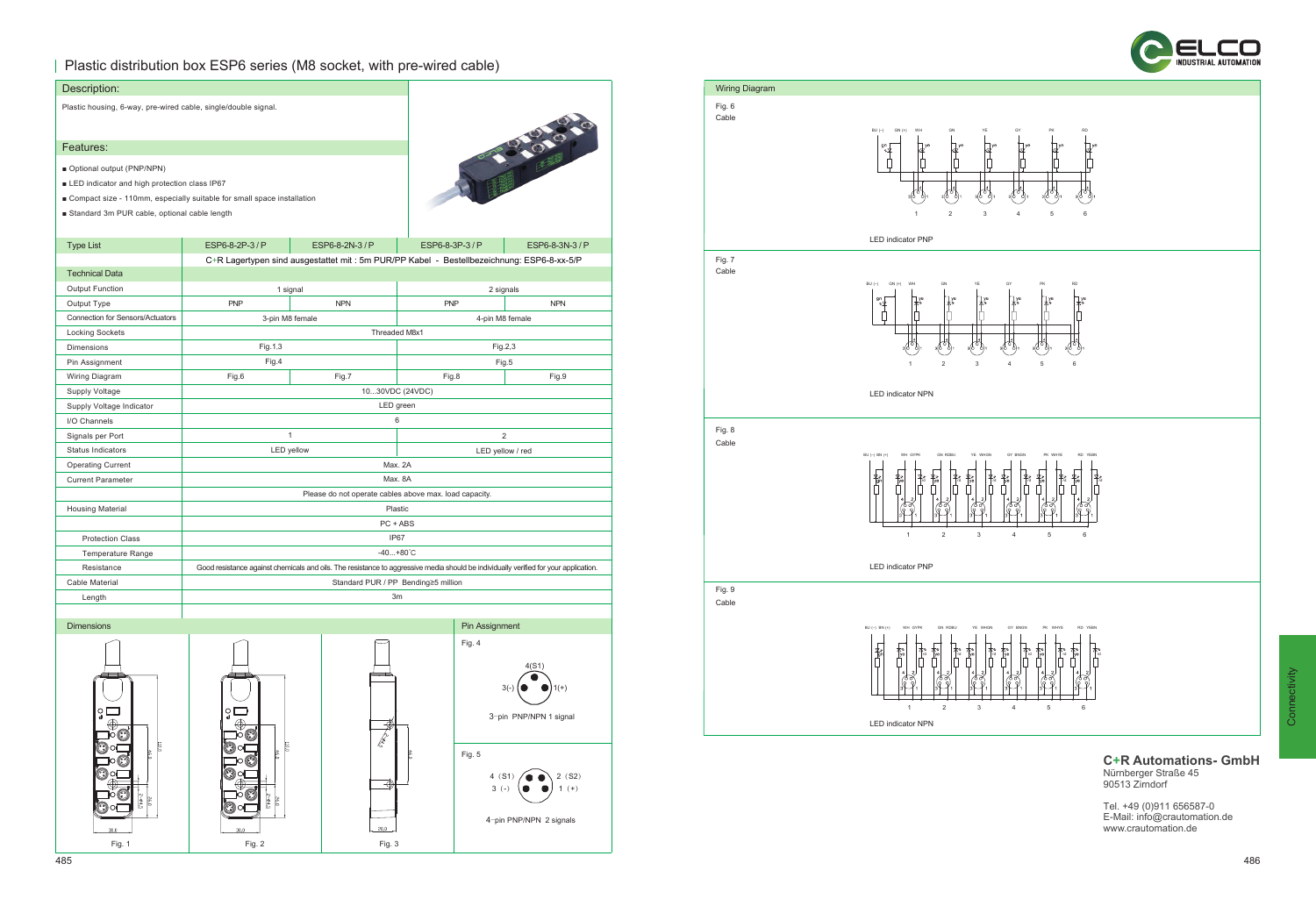## Plastic distribution box ESP8 series (M8 socket, with pre-wired cable)

| Description:                                                   |                                                                                                                                      |                                                                                            |                  |                         |  |
|----------------------------------------------------------------|--------------------------------------------------------------------------------------------------------------------------------------|--------------------------------------------------------------------------------------------|------------------|-------------------------|--|
| Plastic housing, 8-way, pre-wired cable, single/double signal. |                                                                                                                                      |                                                                                            |                  | 1919191919              |  |
| Features:                                                      |                                                                                                                                      |                                                                                            |                  |                         |  |
| Optional output (PNP/NPN)                                      |                                                                                                                                      |                                                                                            |                  |                         |  |
| LED indicator and high protection class IP67                   |                                                                                                                                      |                                                                                            |                  |                         |  |
|                                                                | ■ Compact size - 130mm, especially suitable for small space installation                                                             |                                                                                            |                  |                         |  |
| Standard 3m PUR cable, optional cable length                   |                                                                                                                                      |                                                                                            |                  |                         |  |
|                                                                |                                                                                                                                      |                                                                                            |                  |                         |  |
| <b>Type List</b>                                               | ESP8-8-2P-3/P                                                                                                                        | ESP8-8-2N-3 / P                                                                            | ESP8-8-3P-3 / P  | ESP8-8-3N-3 / P         |  |
|                                                                |                                                                                                                                      | C+R Lagertypen sind ausgestattet mit : 5m PUR/PP Kabel - Bestellbezeichnung: ESP8-8-xx-5/P |                  |                         |  |
| <b>Technical Data</b>                                          |                                                                                                                                      |                                                                                            |                  |                         |  |
| <b>Output Function</b>                                         | 1 signal                                                                                                                             |                                                                                            |                  | 2 signals               |  |
| Output Type                                                    | <b>PNP</b>                                                                                                                           | <b>NPN</b>                                                                                 | <b>PNP</b>       | <b>NPN</b>              |  |
| <b>Connection for Sensors/Actuators</b>                        | 3-pin M8 female                                                                                                                      |                                                                                            |                  | 4-pin M8 female         |  |
| <b>Locking Sockets</b>                                         |                                                                                                                                      | Threaded M8x1                                                                              |                  |                         |  |
| <b>Dimensions</b>                                              | Fig. 1,3                                                                                                                             |                                                                                            | Fig.2,3          |                         |  |
| Pin Assignment                                                 | Fig.4                                                                                                                                |                                                                                            | Fig.5            |                         |  |
| Wiring Diagram                                                 | Fig.6                                                                                                                                | Fig.7                                                                                      | Fig.8            | Fig.9                   |  |
| Supply Voltage                                                 | 1030VDC (24VDC)                                                                                                                      |                                                                                            |                  |                         |  |
| Supply Voltage Indicator                                       | LED green                                                                                                                            |                                                                                            |                  |                         |  |
| I/O Channels                                                   | 8                                                                                                                                    |                                                                                            |                  |                         |  |
| Signals per Port                                               | $\mathbf{1}$                                                                                                                         |                                                                                            |                  | $\overline{2}$          |  |
| Status Indicators                                              | <b>LED</b> yellow                                                                                                                    |                                                                                            | LED yellow / red |                         |  |
| <b>Operating Current</b>                                       |                                                                                                                                      | Max. 2A                                                                                    |                  |                         |  |
| <b>Current Parameter</b>                                       | Max. 8A                                                                                                                              |                                                                                            |                  |                         |  |
|                                                                | Please do not operate cables above max. load capacity.                                                                               |                                                                                            |                  |                         |  |
| <b>Housing Material</b>                                        |                                                                                                                                      | Plastic                                                                                    |                  |                         |  |
|                                                                |                                                                                                                                      | PC + ABS                                                                                   |                  |                         |  |
| <b>Protection Class</b>                                        | IP67                                                                                                                                 |                                                                                            |                  |                         |  |
| <b>Temperature Range</b>                                       | $-40+80^{\circ}C$                                                                                                                    |                                                                                            |                  |                         |  |
| Resistance                                                     | Good resistance against chemicals and oils. The resistance to aggressive media should be individually verified for your application. |                                                                                            |                  |                         |  |
| Cable Material                                                 |                                                                                                                                      | Standard PUR / PP Bending≥5 million                                                        |                  |                         |  |
| Length                                                         | 3m                                                                                                                                   |                                                                                            |                  |                         |  |
|                                                                |                                                                                                                                      |                                                                                            |                  |                         |  |
| <b>Dimensions</b>                                              |                                                                                                                                      |                                                                                            | Pin Assignment   |                         |  |
|                                                                |                                                                                                                                      |                                                                                            | Fig. 4           |                         |  |
|                                                                |                                                                                                                                      |                                                                                            |                  |                         |  |
|                                                                |                                                                                                                                      |                                                                                            |                  | 4(S1)                   |  |
|                                                                |                                                                                                                                      |                                                                                            |                  | $3(-)$<br>$1(+)$        |  |
| å                                                              | O                                                                                                                                    |                                                                                            |                  |                         |  |
|                                                                |                                                                                                                                      |                                                                                            |                  | 3-pin PNP/NPN 1 signal  |  |
|                                                                |                                                                                                                                      | <b>CARLO</b>                                                                               |                  |                         |  |
|                                                                | <b>SC</b>                                                                                                                            |                                                                                            |                  |                         |  |
|                                                                |                                                                                                                                      |                                                                                            | Fig. 5           |                         |  |
|                                                                |                                                                                                                                      | ⊕                                                                                          | 4(51)            | 2(S2)                   |  |
|                                                                |                                                                                                                                      |                                                                                            | $3(-)$           | $1 (+)$                 |  |
|                                                                |                                                                                                                                      |                                                                                            |                  |                         |  |
|                                                                |                                                                                                                                      |                                                                                            |                  | 4-pin PNP/NPN 2 signals |  |
| 30,0                                                           | 30,0                                                                                                                                 | 20,0                                                                                       |                  |                         |  |
| Fig. 1                                                         | Fig. 2                                                                                                                               | Fig. 3                                                                                     |                  |                         |  |





**C+R Automations- GmbH** Nürnberger Straße 45

90513 Zirndorf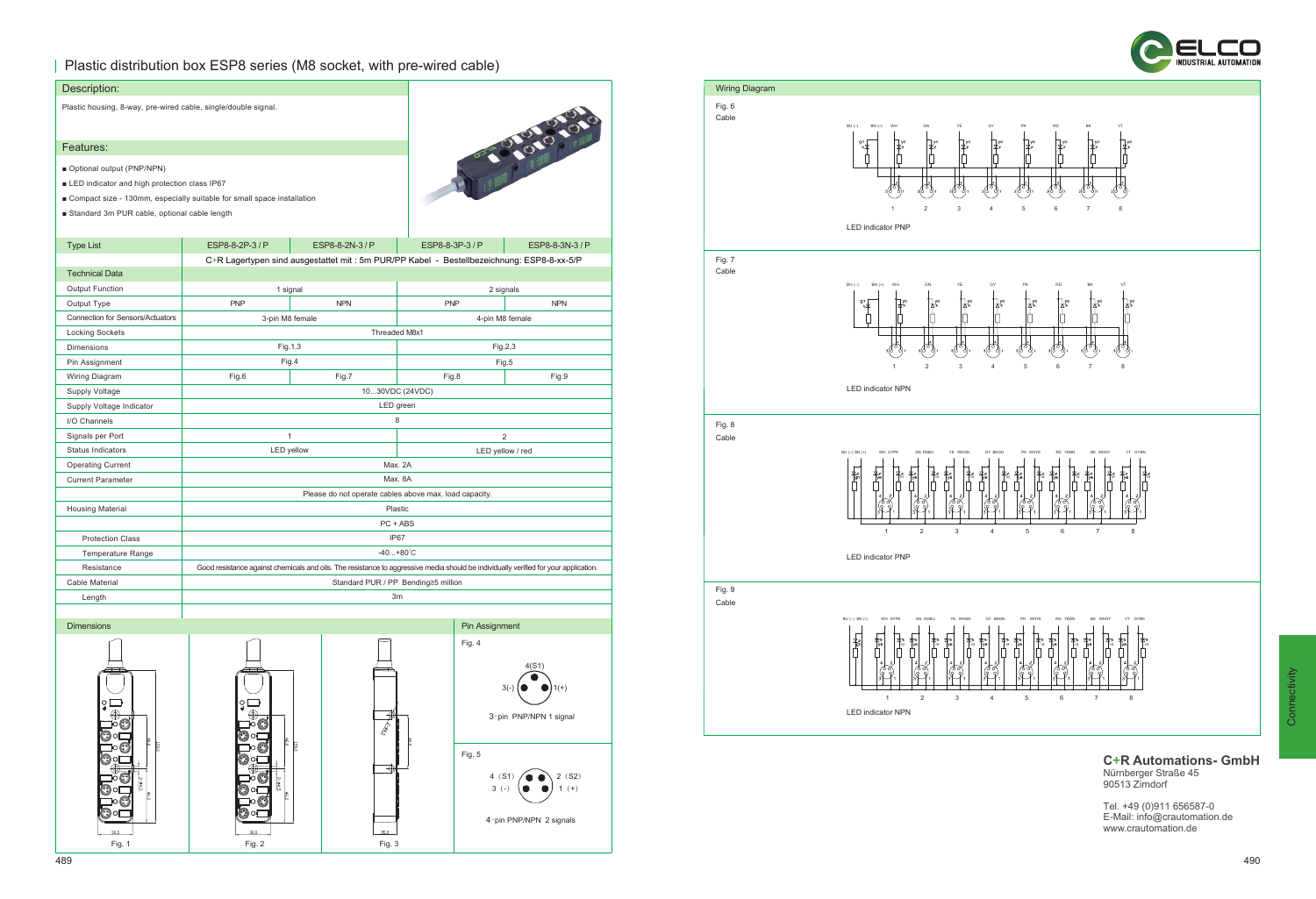## Plastic distribution box ESP10 series (M8 socket, with pre-wired cable)

| Description:                                                    |                                                                                                                                      |                      |  |                  |                         |
|-----------------------------------------------------------------|--------------------------------------------------------------------------------------------------------------------------------------|----------------------|--|------------------|-------------------------|
| Plastic housing, 10-way, pre-wired cable, single/double signal. |                                                                                                                                      |                      |  |                  |                         |
|                                                                 |                                                                                                                                      |                      |  |                  |                         |
|                                                                 |                                                                                                                                      |                      |  |                  | 1-21-21-21-01           |
| Features:                                                       |                                                                                                                                      |                      |  |                  |                         |
| Optional output (PNP/NPN)                                       |                                                                                                                                      |                      |  |                  |                         |
| LED indicator and high protection class IP67                    |                                                                                                                                      |                      |  |                  |                         |
|                                                                 | ■ Compact size - 154mm, especially suitable for small space installation                                                             |                      |  |                  |                         |
| Standard 3m PUR cable, optional cable length                    |                                                                                                                                      |                      |  |                  |                         |
| <b>Type List</b>                                                | ESP10-8-2P-3/P                                                                                                                       | ESP10-8-2N-3/P       |  | ESP10-8-3P-3/P   | ESP10-8-3N-3/P          |
|                                                                 | C+R Lagertypen sind ausgestattet mit : 5m PUR/PP Kabel - Bestellbezeichnung: ESP10-8-xx-5/P                                          |                      |  |                  |                         |
| <b>Technical Data</b>                                           |                                                                                                                                      |                      |  |                  |                         |
| <b>Output Function</b>                                          | 1 signal                                                                                                                             |                      |  | 2 signals        |                         |
| Output Type                                                     | <b>PNP</b>                                                                                                                           | <b>NPN</b>           |  | <b>PNP</b>       | <b>NPN</b>              |
| Connection for Sensors/Actuators                                | 3-pin M8 female                                                                                                                      |                      |  | 4-pin M8 female  |                         |
| <b>Locking Sockets</b>                                          |                                                                                                                                      | Threaded M8x1        |  |                  |                         |
| <b>Dimensions</b>                                               | Fig.1,3                                                                                                                              |                      |  | Fig.2,3          |                         |
| Pin Assignment                                                  | Fig.4                                                                                                                                |                      |  | Fig.5            |                         |
| Wiring Diagram                                                  | Fig.6                                                                                                                                | Fig.7                |  | Fig.8            | Fig.9                   |
| <b>Supply Voltage</b>                                           | 1030VDC (24VDC)                                                                                                                      |                      |  |                  |                         |
| Supply Voltage Indicator                                        | LED green                                                                                                                            |                      |  |                  |                         |
| I/O Channels                                                    |                                                                                                                                      | 10                   |  |                  |                         |
| Signals per Port                                                | $\mathbf{1}$                                                                                                                         |                      |  | $\overline{c}$   |                         |
| <b>Status Indicators</b>                                        | LED yellow                                                                                                                           |                      |  | LED yellow / red |                         |
| <b>Operating Current</b>                                        | Max. 2A                                                                                                                              |                      |  |                  |                         |
| <b>Current Parameter</b>                                        | Max. 8A                                                                                                                              |                      |  |                  |                         |
|                                                                 | Please do not operate cables above max. load capacity.                                                                               |                      |  |                  |                         |
| <b>Housing Material</b>                                         | Plastic                                                                                                                              |                      |  |                  |                         |
|                                                                 | ABS                                                                                                                                  |                      |  |                  |                         |
| <b>Protection Class</b>                                         | IP67                                                                                                                                 |                      |  |                  |                         |
| <b>Temperature Range</b>                                        | $-40+80^{\circ}C$                                                                                                                    |                      |  |                  |                         |
| Resistance                                                      | Good resistance against chemicals and oils. The resistance to aggressive media should be individually verified for your application. |                      |  |                  |                         |
| Cable Material                                                  | Standard PUR / PP Bending≥5 million                                                                                                  |                      |  |                  |                         |
| Length                                                          |                                                                                                                                      | 3m                   |  |                  |                         |
|                                                                 |                                                                                                                                      |                      |  |                  |                         |
| <b>Dimensions</b>                                               |                                                                                                                                      |                      |  | Pin Assignment   |                         |
| Fig. 1                                                          | Fig. 2                                                                                                                               | Fig. 3               |  | Fig. 4           |                         |
|                                                                 |                                                                                                                                      |                      |  |                  |                         |
|                                                                 |                                                                                                                                      |                      |  |                  | 4(S1)                   |
|                                                                 |                                                                                                                                      |                      |  |                  | $3(-)$<br>$1(+)$        |
| ΟL                                                              |                                                                                                                                      |                      |  |                  |                         |
|                                                                 |                                                                                                                                      | ⋬                    |  |                  | 3-pin PNP/NPN 1 signal  |
|                                                                 |                                                                                                                                      | $\frac{1}{\sqrt{2}}$ |  |                  |                         |
|                                                                 |                                                                                                                                      |                      |  |                  |                         |
|                                                                 |                                                                                                                                      | ⊕                    |  | Fig. 5           |                         |
|                                                                 |                                                                                                                                      |                      |  | 4(S1)            | 2(S2)                   |
|                                                                 |                                                                                                                                      |                      |  | $3(-)$           | $1 (+)$                 |
|                                                                 |                                                                                                                                      |                      |  |                  |                         |
|                                                                 |                                                                                                                                      |                      |  |                  | 4-pin PNP/NPN 2 signals |
| 30.0                                                            | 30.0                                                                                                                                 | 20,0                 |  |                  |                         |





**C+R Automations- GmbH** Nürnberger Straße 45 90513 Zirndorf